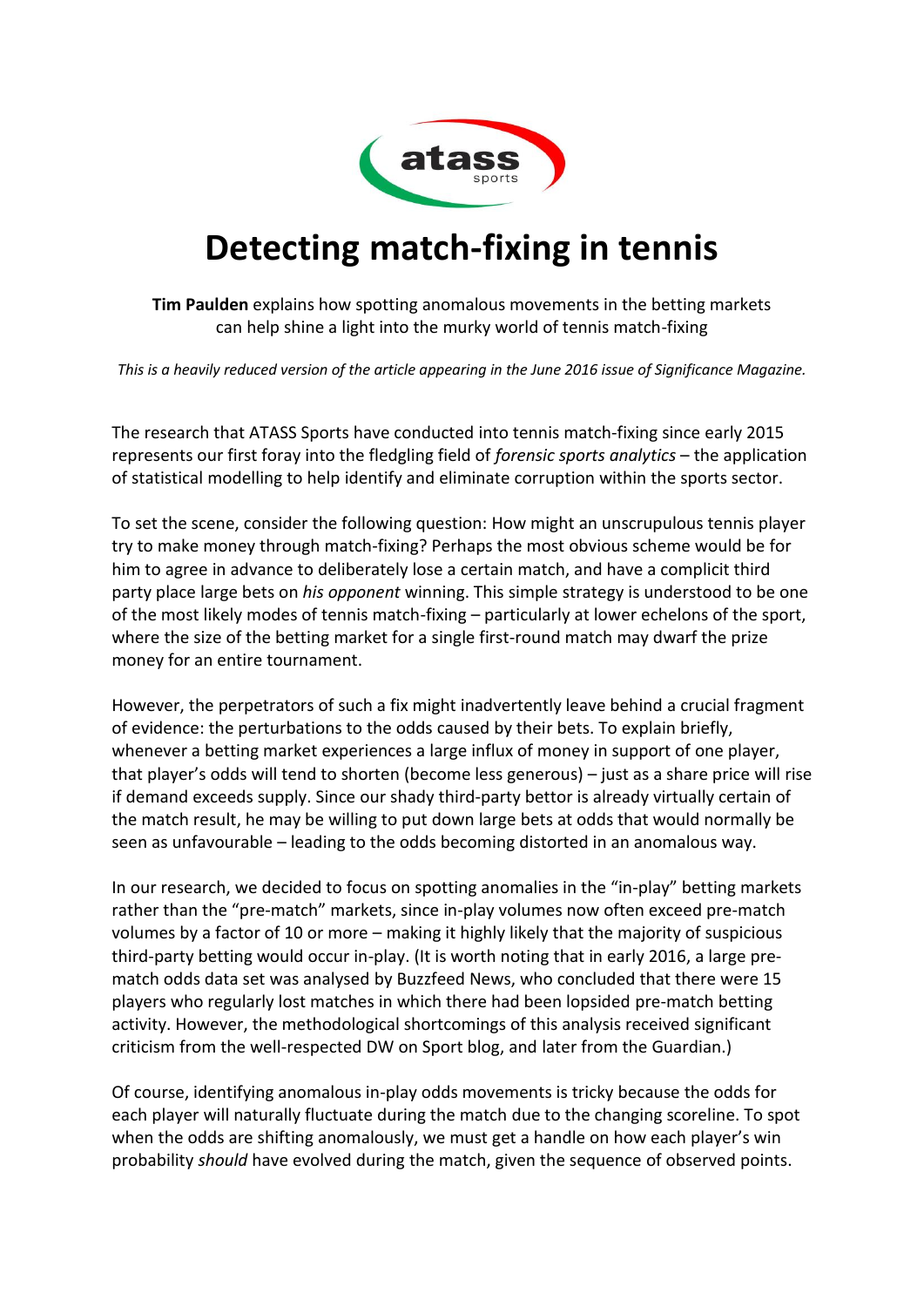As explained in the unabridged version of this article (published in the June 2016 edition of Significance Magazine), our experiments led us to investigate an extremely parsimonious point-by-point model in which the two players – A and B, say – each have a fixed probability of winning a point when serving, given respectively by

$$
p_{A} = 0.645 + \Delta
$$

$$
p_{B} = 0.645 - \Delta
$$

Here,  $\Delta$  is a "dominance parameter" that encodes how much better one player is than the other, while 0.645 represents an average on-serve point win probability for men's tennis.

This simple assumption turns out to be surprisingly powerful, because given the values of  $p_A$ and  $p_B$  for a particular match, we can apply the tennis formulae of O'Malley (2008) to determine the players' respective match win probabilities – not only at the beginning of the match, but in every possible match scenario.

How well can such a simple one-parameter model capture the evolution of a real betting market? The figure below depicts a typical match from July 2014, with the red line showing the evolution of the market's win probability for player A at each point of the match, and the nine grey lines showing how the model win probability for player A varies for different values of  $\Delta$  (from –0.08 at the bottom to 0.08 at the top). It is natural to define the "best"  $\Delta$ to be that minimising the *discrepancy score* – i.e. the mean absolute difference between the market probability and model probability over the course of the match. In this case, the minimum discrepancy score of 0.0232 arises for  $\Delta$  = 0.01, and is indicated by the blue line.



Following the above framework, we investigated an archive of around 5000 ATP matches spanning the period from 2013 to mid-2015, and all levels down to the Challenger Tour, and found the best Δ for each one by minimising the discrepancy score. The results we obtained were extremely encouraging, with the optimal discrepancy score being small for almost all matches examined (80% of matches had a score less than 0.03; 99% of matches had a score less than 0.06). These results provide powerful empirical evidence that even an extremely